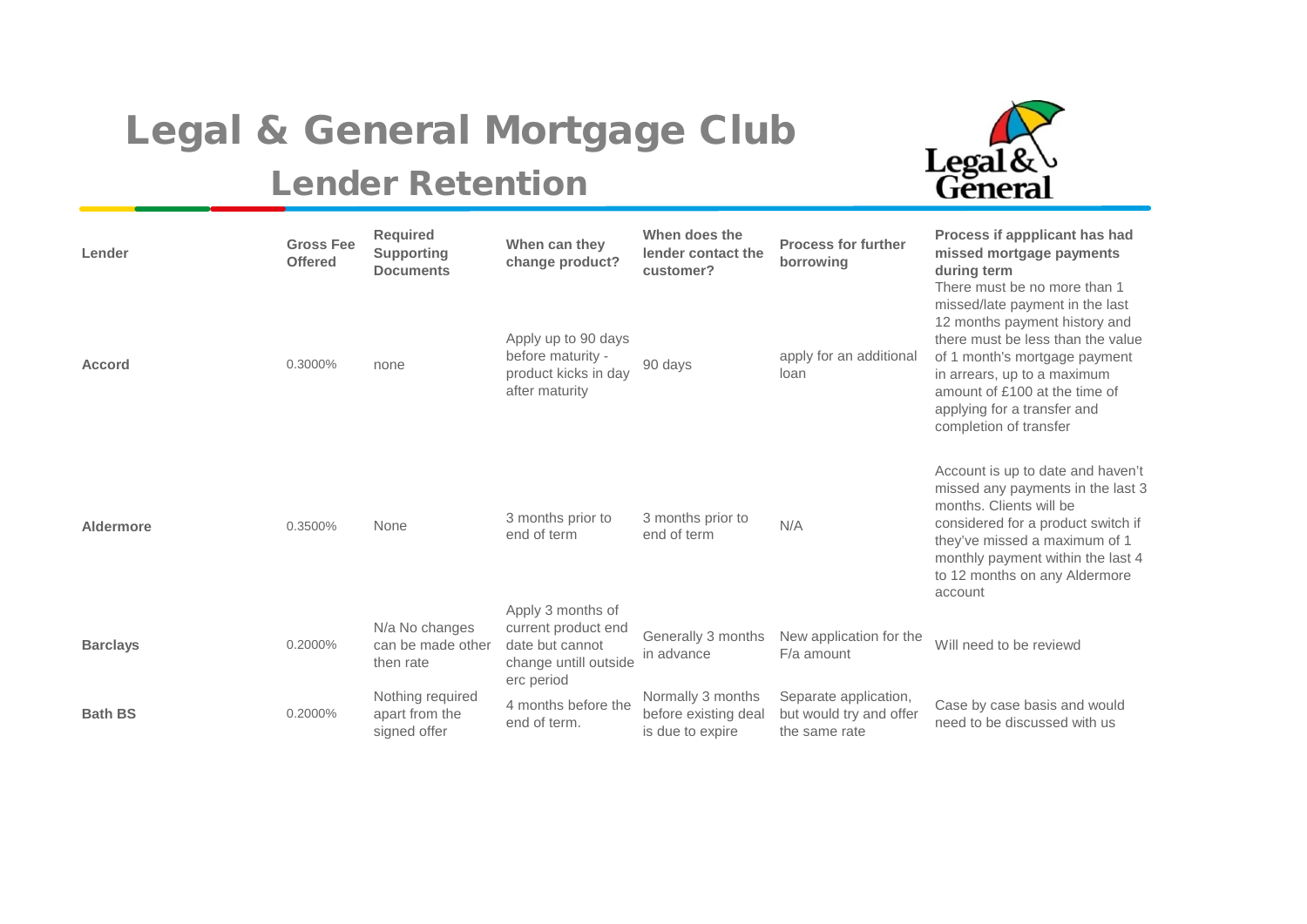| <b>Bank of Ireland</b>    | 0.2500% | Online hub for<br>application                                                                                                                      | <b>Product transfers</b><br>can be booked 4<br>months prior to end<br>of term, and<br>completed on<br>maturity.                                                                               | 3 months prior to<br>end of term                                                                                                              | N/A                                                                                                                                                              | <b>TBC</b>                                                                                                                                                   |
|---------------------------|---------|----------------------------------------------------------------------------------------------------------------------------------------------------|-----------------------------------------------------------------------------------------------------------------------------------------------------------------------------------------------|-----------------------------------------------------------------------------------------------------------------------------------------------|------------------------------------------------------------------------------------------------------------------------------------------------------------------|--------------------------------------------------------------------------------------------------------------------------------------------------------------|
| <b>BM Solutions</b>       | 0.4400% | None (unless<br>changing mortgage<br>sum, term, etc.)                                                                                              | Start the process 3<br>Months early and will<br>waive ERC                                                                                                                                     | 1 month before the<br>end of the term to<br>confirm the new<br>SVR payment                                                                    | <b>Further Advance</b><br>application will be credit<br>affordability. Income<br>docs required same as<br>a normal Mortgage                                      | scored and run through Based on credit score for the<br>Further Advance. Not able to do<br>further borrowing or product<br>transfer if currently in arrears. |
| <b>Buckinghamshire BS</b> | 0.2000% | No just signed<br>authority from<br>customer to broker<br>giving consent for<br>us to deal directly<br>with the broker for<br>their product switch | 3 months before the<br>end date with no<br><b>ERC</b>                                                                                                                                         | 3 month prior to<br>switch, we do<br>including in the letter<br>than if they want<br>advise then they<br>should speak to a<br>mortgage broker | Broker would need to<br>submit a further<br>advance DIP this would<br>be subject to full<br>underwriter assessment<br>, credit search and<br>affordability check | Case by case - refer                                                                                                                                         |
| <b>Cambridge BS</b>       | 0.2000% | Signed Product<br>Switch acceptance<br>form and an<br>Intermediary<br>declaration form                                                             | Switch up to 90 days<br>before the end of<br>their product term.<br>All documents by the<br>10th of the month<br>before they want to<br>switch. Product<br>switches 1st of the<br>month only. | Intermediary<br>contacted approx. 3<br>months prior to the<br>maturity date,<br>customer contacted<br>shortly after                           | Manual application<br>process                                                                                                                                    | If missed payment with the<br>Cambridge we will encourage the<br>customer to contact us prior to<br>any further borrowing requests                           |
| <b>Clydesdale</b>         | 0.2000% | <b>None</b>                                                                                                                                        | Reserve a product<br>180 days in advance<br>and switch a product<br>90days in advance<br>with no ERCs                                                                                         | 4 months in advance direct only                                                                                                               |                                                                                                                                                                  | must be at least one month out of<br>arrears                                                                                                                 |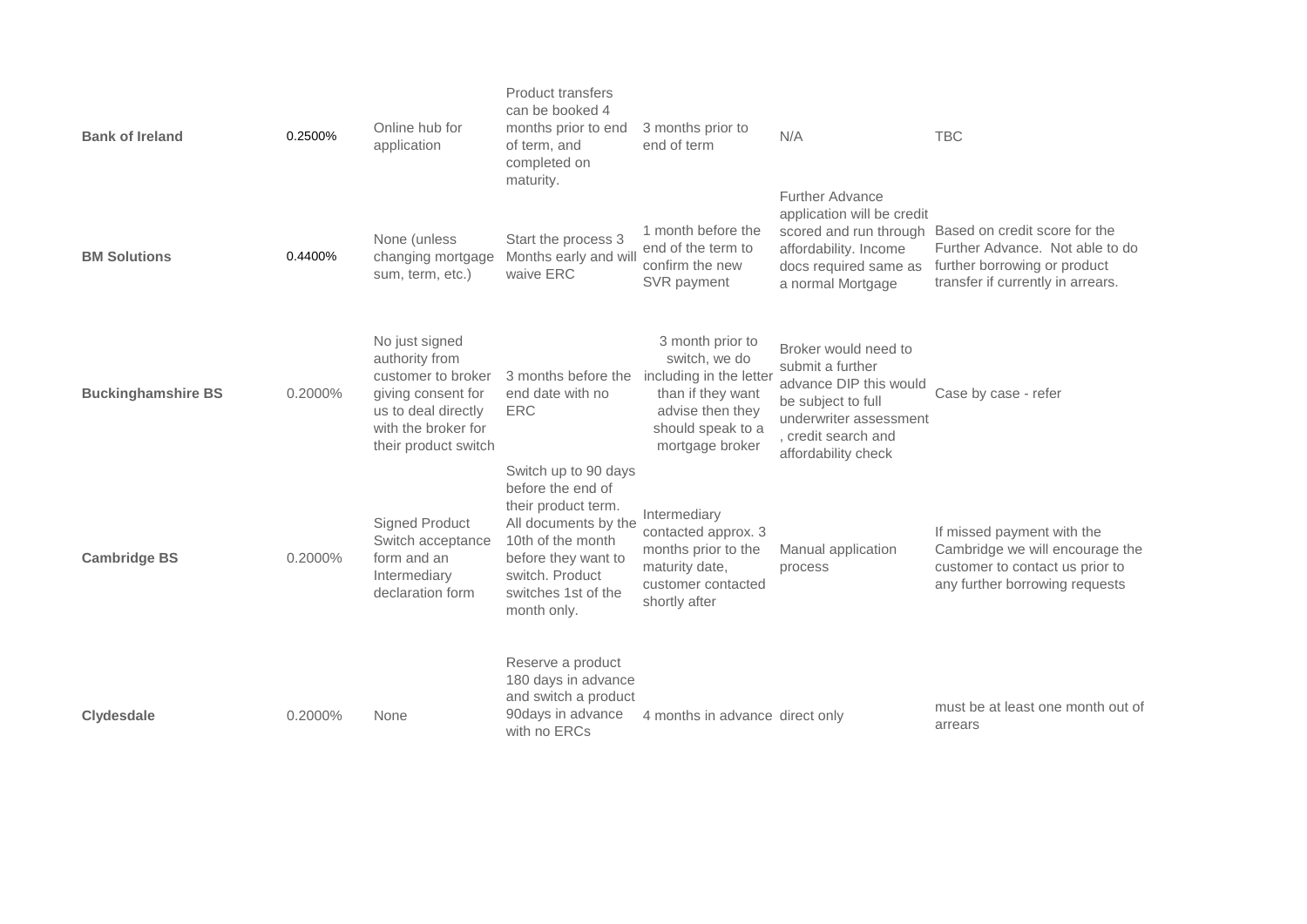| <b>Coventry</b>             | 30.0000% | None if no material<br>changes requested                                                                                                                                                                      | <b>Request ESIS</b><br>documentation 4<br>months in advance,<br>PT takes place on<br>maturity of current<br>product        | Approx 14 weeks<br>before maturity                                                                                                                            | Paper Application -<br>https://www.coventrybui<br>Idingsociety.co.uk/inter<br>mediaries/existing-<br>borrowers/further-<br>advance                                                      | <b>Contact Lender</b>                                                                                                                                                                                               |
|-----------------------------|----------|---------------------------------------------------------------------------------------------------------------------------------------------------------------------------------------------------------------|----------------------------------------------------------------------------------------------------------------------------|---------------------------------------------------------------------------------------------------------------------------------------------------------------|-----------------------------------------------------------------------------------------------------------------------------------------------------------------------------------------|---------------------------------------------------------------------------------------------------------------------------------------------------------------------------------------------------------------------|
| <b>Darlington</b>           | 0.2000%  | Need uniquie code<br>provided within<br>correspondance                                                                                                                                                        | Process can start<br>within in 3 months of<br>end date, new rate<br>will not take place<br>until old rate has<br>finished. | 3 months prior to<br>end of products                                                                                                                          | Full affordability, can be<br>processed at same time<br>as PT.                                                                                                                          | If the client has been contacted<br>about a PT then we can proceed,<br>if not they will be in direct contact<br>with our financial support team.                                                                    |
| <b>Family BS</b>            | 0.2200%  | Consent to release<br>information form                                                                                                                                                                        | 3 months prior to<br>end of term                                                                                           | 3 months prior to<br>end of term                                                                                                                              | App form, Broker<br>submission form,<br>Income docs, Bank<br>statements                                                                                                                 | OK as long as payments have<br>been paid up to date                                                                                                                                                                 |
| <b>Foundation Homeloans</b> | 0.3000%  | We require a signed<br><b>Third Party</b><br>Authority form from<br>the customer to<br>allow us to engage<br>with the broker, and<br>a signed copy of the<br>Offer when the<br>customer wishes to<br>progress | Our product<br>transfers only<br>become effective on<br>expiration of the<br>current deal                                  | Our product transfer<br>process is fully<br>broker based and we Our product transfer<br>contact customers<br>and 4 months before transaction<br>maturity date | process is based on a<br>after we have made simple rate switch and<br>an initial approach to we do not allow further<br>brokers - between 3 borrowing as part of the original deal term | Our current eligibility criteria is<br>based on customers not having<br>missed any payments during their                                                                                                            |
| <b>Furness BS</b>           | 0.3000%  | None                                                                                                                                                                                                          | 3 months before                                                                                                            | 3 months before                                                                                                                                               | online portal<br>submission<br>If there is a material<br>change (such as<br>increasing the finance<br>amount) customer                                                                  | refer to lender                                                                                                                                                                                                     |
| <b>Gatehouse</b>            | 0.3000%  | $N/A$ - no new<br>valuation/underwriti<br>ng                                                                                                                                                                  | At maturity of their<br>existing product                                                                                   | 3 months prior to the<br>maturity of their<br>existing product                                                                                                | case will need to be<br>progressed as a new<br>application with the<br>relevant product, fees,<br>underwriting and<br>valuation being applied                                           | would be ineligible for a No issue if the account is up to<br>product transfer and the date or missed payments were as<br>a result of an agreed Payment<br>Holiday and keeping to<br>agreement. Refer if in arrears |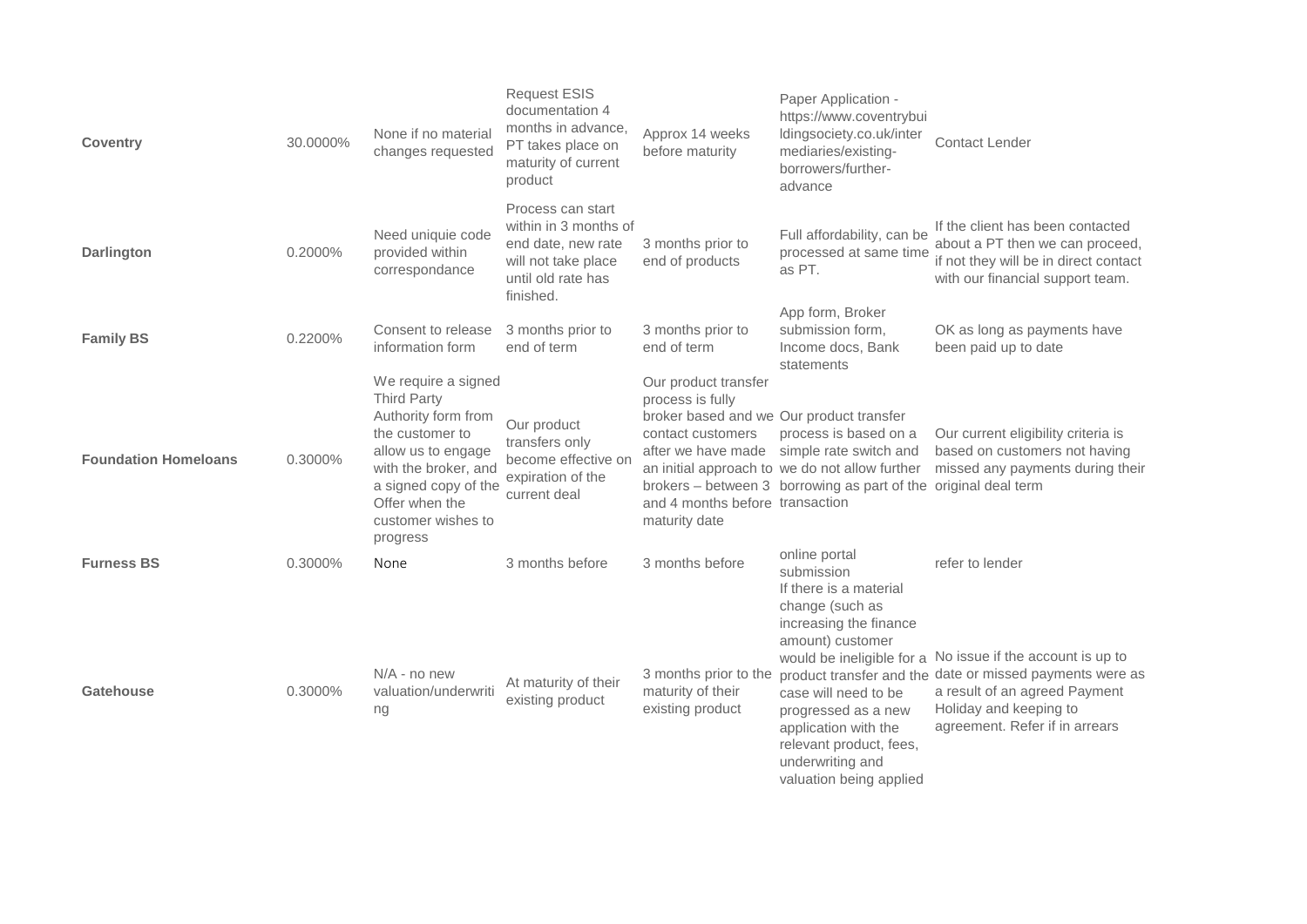| <b>Halifax</b>                   | 0.3600% | None (unless<br>changing mortgage<br>sum, term, etc.)           | Start the process 3<br>Months early and will<br>waive ERC                                                                                 | 1 month before the<br>end of the term to<br>confirm the new<br>SVR payment | <b>Further Advance</b><br>application will be credit<br>scored and run through<br>affordability. Income<br>docs required same as<br>a normal Mortgage | Based on credit score for the<br>Further Advance. Not able to do<br>further borrowing or product<br>transfer if currently in arrears. |
|----------------------------------|---------|-----------------------------------------------------------------|-------------------------------------------------------------------------------------------------------------------------------------------|----------------------------------------------------------------------------|-------------------------------------------------------------------------------------------------------------------------------------------------------|---------------------------------------------------------------------------------------------------------------------------------------|
| <b>Hodge Bank</b>                | 0.2500% | Intermediary Rate<br>Switch fomr on the<br>website.             | 3 months before the<br>end date with no<br><b>ERC</b>                                                                                     | 90 days before                                                             | A further advance<br>application required<br>and will be fully<br>underwritten, requiring<br>income supporting<br>documentation                       | We allow customers to switch, if<br>they have had missed payments                                                                     |
| <b>HSBC</b>                      | 0.2000% | Product switch form                                             | 90 days prior to end 90 days prior to end<br>of term                                                                                      | of term                                                                    | New separate<br>application                                                                                                                           | Will need to be reveiwed on<br>application                                                                                            |
| <b>Kent Reliance</b>             | 0.3000% | Broker authorisation 12 weeks prior to<br>form                  | end of term                                                                                                                               | 12 weeks prior to<br>end of term                                           | AIP application form on<br>website                                                                                                                    | Available under specific criteria                                                                                                     |
| <b>Keystone Property Finance</b> | 0.4500% | Complete form on<br><b>Broker Portal</b>                        | 120 days before the<br>end of term                                                                                                        | 120 days before the<br>end of term                                         | N/A                                                                                                                                                   | Case review required                                                                                                                  |
| Leeds                            | 0.2000% | Nothing required<br>apart from the<br>signed acceptance<br>form | Within 90 days they<br>can apply for a new<br>rate, the rate will go<br>live when their<br>existing product<br>ends to avoid any<br>ERC's | 90 days before                                                             | Clients are to call<br>directly on 03450 50 22<br>30                                                                                                  | Mortgage must be up to date prior<br>to arranging a new PT                                                                            |
| <b>Leek United</b>               | 0.2500% | None unless there<br>is a material change                       | 90 days before the<br>product is due to<br>expire.                                                                                        | 90 days before the<br>product is due to<br>expire.                         | Not available via<br>intermediaries.                                                                                                                  | No change to normal process.                                                                                                          |
| <b>Masthaven</b>                 | 0.2750% | None                                                            | When rate is due to<br>end                                                                                                                | 3 Months before rate support<br>is due to end                              | Product switch doens't<br>further/additiaonl<br>lending                                                                                               | Any arrears must be fully cleared<br>before the customer can proceed<br>with a product switch.                                        |
| <b>Melton BS</b>                 | 0.2500% | Customer<br>declaration                                         | Up to 3 months prior 5 months prior to<br>to product maturity<br>date                                                                     | product maturity<br>date                                                   | Internal process with<br>MMBS advisers only                                                                                                           | No change to the process                                                                                                              |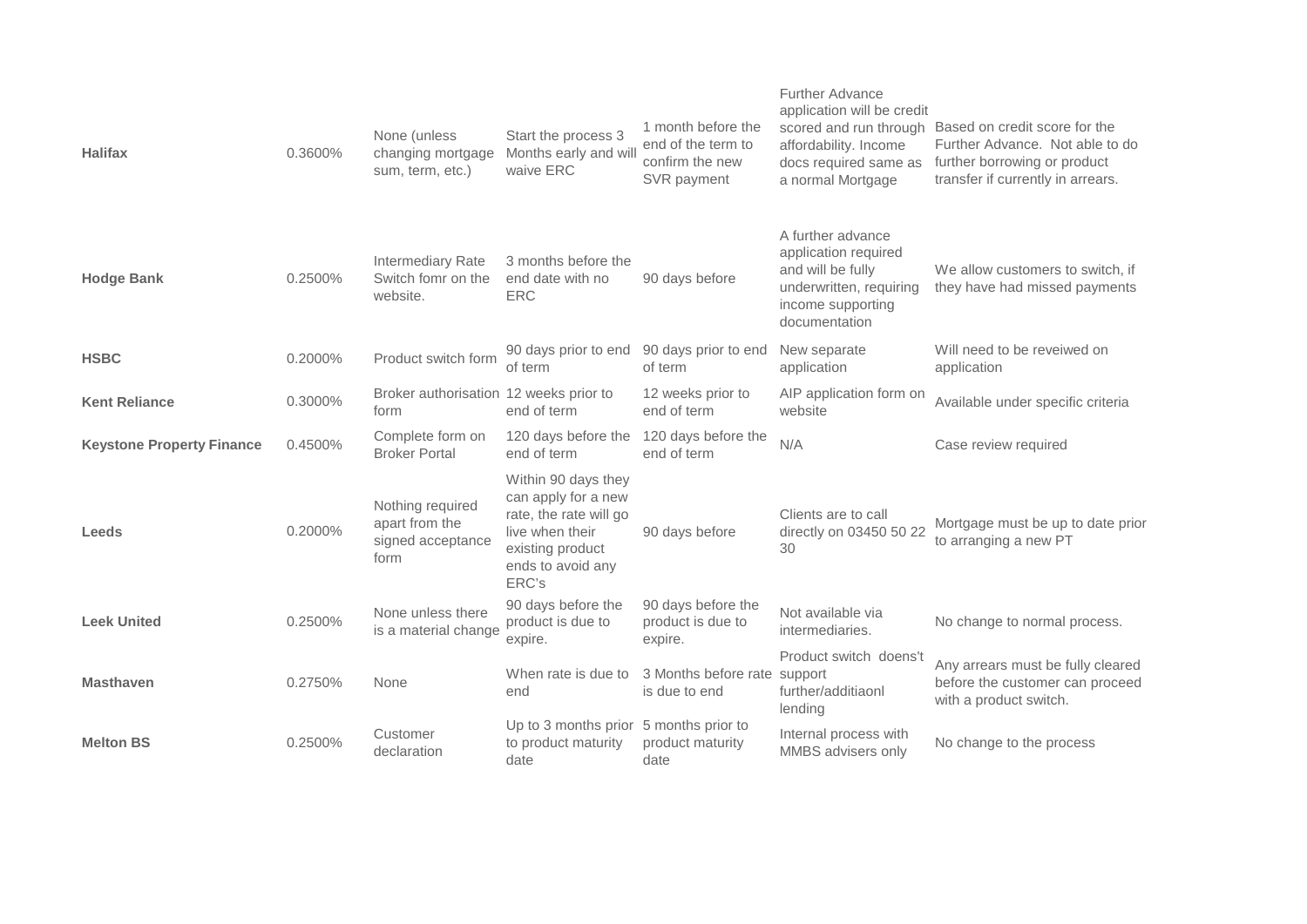| <b>Metro Bank</b> | 0.3000% | None | 3mths early                                                                                                                                                                                                                | 5mths                                                                               | Email<br>pcvenquiries@metroba<br>nk.plc.uk with the full<br>details of your<br>customer's<br>requirements:                     | It would need to be within policy                                                                                                                 |
|-------------------|---------|------|----------------------------------------------------------------------------------------------------------------------------------------------------------------------------------------------------------------------------|-------------------------------------------------------------------------------------|--------------------------------------------------------------------------------------------------------------------------------|---------------------------------------------------------------------------------------------------------------------------------------------------|
| <b>NatWest</b>    | 0.2000% | None | Apply 110 days prior<br>to end date,<br>completion takes<br>place at end date                                                                                                                                              | 110 Days from end<br>date                                                           | <b>Additional Borrowing</b><br>can be applied for<br>additional borrowing<br>element is paid on new<br>business proc fee rate) | during 110 PT Window If 1 payment of more behind<br>would have to apply to us direct                                                              |
| <b>Nationwide</b> | 0.2000% | None | A rate switch can be<br>applied for up to five<br>months ahead of the<br>current product end<br>date. The earliest<br>the switch can take<br>place is the first<br>month of the three<br>months ERC free<br>waiver period. | <b>Product Maturity'</b><br>letters are sent 16<br>weeks before the<br>product ends | Online application via<br>NFI Online                                                                                           | Rate switch available as long as<br>no more than one month in<br>arrears. If more than one month<br>in arrears, client must contact<br>Nationwide |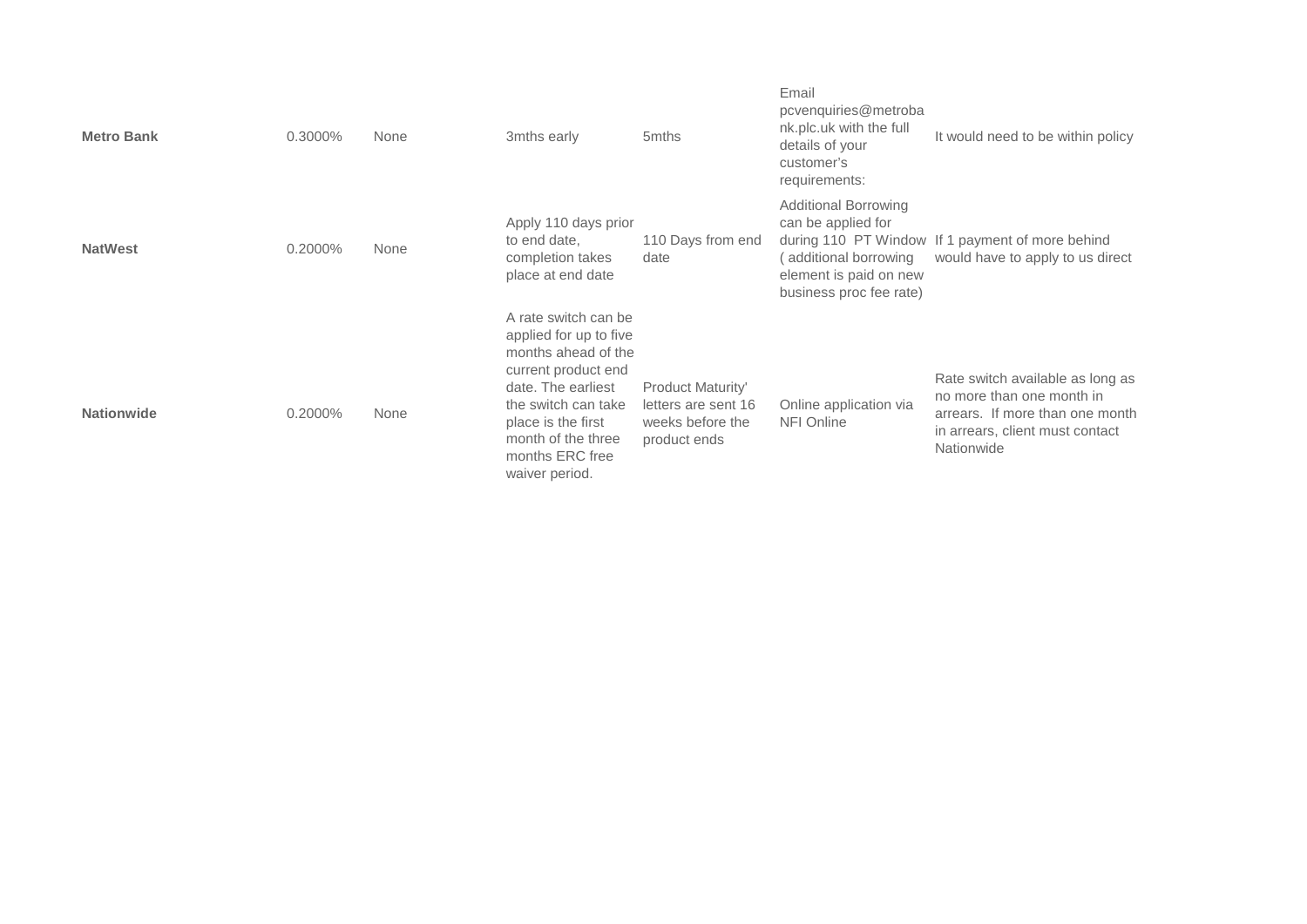| <b>Newcastle</b> | 0.2000%               | None for a just an<br>interest rate switch                                                      | We allow customers<br>to transfer to their<br>new product straight<br>away with no ERCs<br>if it's beneficial for<br>the customer to do<br>so. In order to<br>ensure all is set up<br>on time we require<br>your client's ESIS<br>document and a<br>signed Product<br><b>Transfer Customer</b><br>Authority form before<br>the 15th of the<br>month in order to set<br>this up for the 1st of<br>the following month. | sent 12-14 weeks<br>before maturity   | The maturity letter is This is done directly &<br>there is no route for the<br>broker at the moment | This will not affect them being<br>offered a new rate & the team will<br>contact the client to ensure there<br>is no financial difficulty |
|------------------|-----------------------|-------------------------------------------------------------------------------------------------|-----------------------------------------------------------------------------------------------------------------------------------------------------------------------------------------------------------------------------------------------------------------------------------------------------------------------------------------------------------------------------------------------------------------------|---------------------------------------|-----------------------------------------------------------------------------------------------------|-------------------------------------------------------------------------------------------------------------------------------------------|
| Newbury          | 0.2% Proc<br>Fee Paid | Information release<br>form signed by<br>client & Offer                                         | Within 3 months of<br>product ending<br>unless the current<br>product is a fixed<br>rate.                                                                                                                                                                                                                                                                                                                             | 3 months prior to<br>product end date | Further advance form<br>and full supporting<br>documents                                            | If client has been more than 1<br>month in arrears within the last 12<br>months we cannot perform the<br>product transfer.                |
| Paragon          | 0.3000%               | No documents<br>$required - just an$<br>application from the customer can book<br>client/broker | Product will change<br>at the end of the<br>product term, but<br>up to 3 months in<br>advance                                                                                                                                                                                                                                                                                                                         | 3 months in advance<br>of expiry      | Further advance<br>application can be<br>completed alongside<br>switch                              | Account must be up-to-date<br>before switch can take place                                                                                |
| <b>Penrith</b>   | 0.2000%               | Broker to confirm<br>that they have<br>advised the client<br>on the particular<br>product       | 3 months prior to<br>end of term                                                                                                                                                                                                                                                                                                                                                                                      | 3 months prior to<br>end of term      | N/A New application<br>required                                                                     | Case review required                                                                                                                      |
| <b>Platform</b>  | 0.3000%               | None                                                                                            | Products reservation<br>4 Months before<br>maturity                                                                                                                                                                                                                                                                                                                                                                   | 6 Months before<br>maturity           |                                                                                                     | Acceptable if previously missed<br>payments but are now are up to<br>date. If active arrears we will<br>need to speak to them directly.   |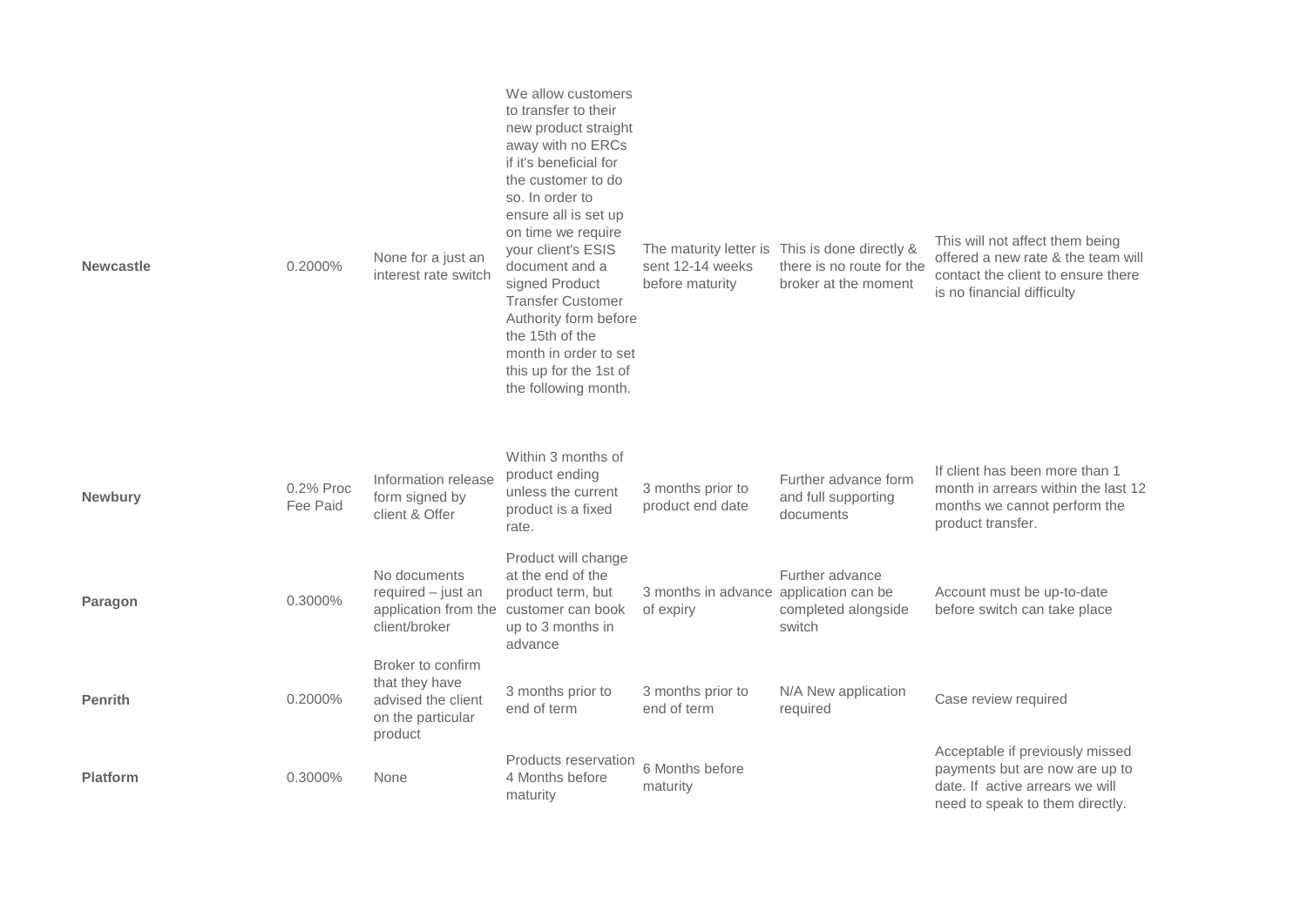| <b>Precise</b>         | 0.3000% | <b>Product Transfer</b><br>Letter of Authority                                                                                                   | 3 months prior to<br>end of term                                                                                                                                                                                  | Invitation only 3<br>months prior to end<br>of term                        | N/A                                                                                                                                                                                                                                              | Requires review                                                                                                                                                                                                                         |
|------------------------|---------|--------------------------------------------------------------------------------------------------------------------------------------------------|-------------------------------------------------------------------------------------------------------------------------------------------------------------------------------------------------------------------|----------------------------------------------------------------------------|--------------------------------------------------------------------------------------------------------------------------------------------------------------------------------------------------------------------------------------------------|-----------------------------------------------------------------------------------------------------------------------------------------------------------------------------------------------------------------------------------------|
| <b>Principality</b>    | 0.2000% | Customer<br>Infromation form,<br>thenRate Switch<br>form                                                                                         | date                                                                                                                                                                                                              | 14 weeks to maturity 14 weeks to maturity<br>date                          | Only available direct                                                                                                                                                                                                                            | Requires review                                                                                                                                                                                                                         |
| <b>Progressive</b>     | 0.2000% | No supporting<br>documents are<br>required for a<br>an advised switch<br>the borrowers must<br>sign the offer<br>acceptance papers<br>and return | Product Switch. For 11 weeks before the<br>current deal end<br>date                                                                                                                                               | 2 months prior to<br>Deal end date                                         | during the direct<br>advised product switch<br>meeting the borrowers<br>are asked if they wish<br>for additional borrowing.<br>At this stage if they<br>wish to avail of<br>additional borrowing it<br>goes down the standard<br>lending process | a borrower can miss payments<br>during the term and will not be<br>penalised with a rate removal -<br>the standard arrears process will<br>begin. If a borrower is not fully<br>clear of arrears they will not be<br>offered a new deal |
| <b>Santander</b>       | 0.2000% | None                                                                                                                                             | 4 months before<br>maturity PT available<br>on broker system (<br>We offer switch early<br>- If rate is lower we<br>will switch straight<br>away, if rate is same<br>/ higher it will switch<br>at maturity date) | 4 months before<br>maturity                                                | Direct only - Telephone<br>or online                                                                                                                                                                                                             | Direct PT only ( if missed<br>payments in last 12 months) -<br>have to call us                                                                                                                                                          |
| <b>Scottish Widows</b> | 0.3600% | None (unless<br>changing mortgage<br>sum, term, etc.)                                                                                            | Start the process 3<br>Months early and will<br>waive ERC                                                                                                                                                         | 1 month before the<br>end of the term to<br>confirm the new<br>SVR payment | <b>Further Advance</b><br>application will be credit<br>scored and run through<br>affordability. Income<br>docs required same as<br>a normal Mortgage                                                                                            | Based on credit score for the<br>Further Advance. Not able to do<br>further borrowing or product<br>transfer if currently in arrears.                                                                                                   |